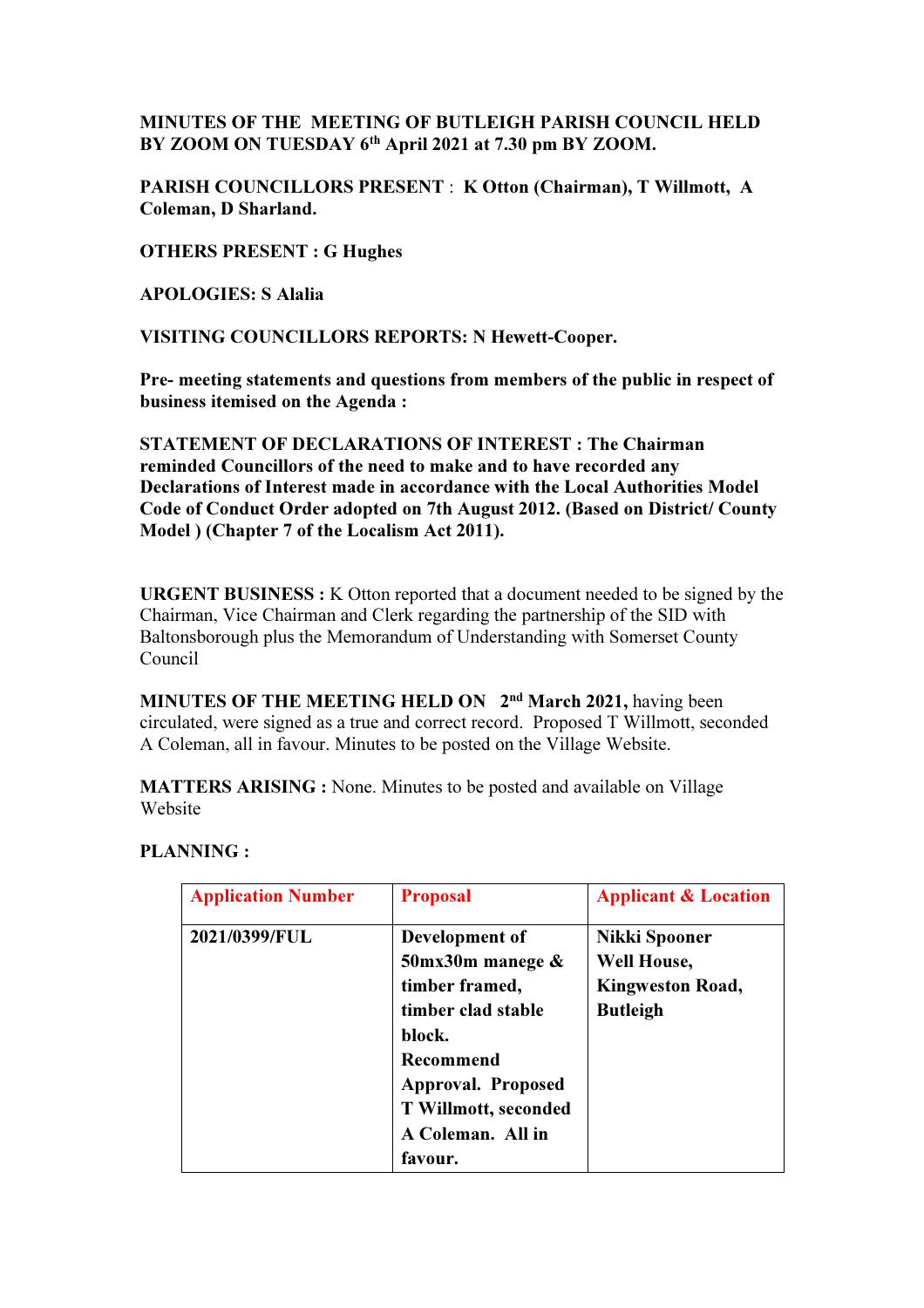| <b>Decisions</b> |                                                                                                                       |                                                   |
|------------------|-----------------------------------------------------------------------------------------------------------------------|---------------------------------------------------|
| 2021/0158/HSE    | <b>Erection of first floor</b><br>side extension, 2<br>storey extension to<br>rear & extension to<br>garage. Approved | <b>Mrs A Murphy</b><br>24 Holm Oaks,<br>Butleigh. |
| 2021/0310/TCA    | Works to trees in<br><b>Cons Area Approved</b>                                                                        | Carrick, High Street,<br><b>Butleigh</b>          |

#### CASUAL VACANCIES: No further applicants

## FINANCE :

| <b>CURRENT AC</b> |            | <b>BRAC</b>    |           |
|-------------------|------------|----------------|-----------|
| BALANCE.          | £ 10176.94 | BALANCE.       | £7645.56  |
| - S Petherbridge  | 4437.92    | $+$ int        |           |
| <b>Balance</b>    | £ 5739.02  | <b>Balance</b> | £ 7645.56 |

Proposed K Otton, seconded A Coleman, all in favour.

HIGHWAYS -Speed Indicator Device- Update. (KO) In transit to Sourdown Farm. Community Speedwatch- Update- further SID proposal as above under Urgent Matters. (KO)

REVIEW OF LEAD COUNCILLORS: New list agreed and circulated.

UPDATE ON PLANNING FOR THE FUTURE- responding to applications following lecture on  $22<sup>nd</sup>$  March. (TW)

Note MDC is the only Council in Somerset without a 5 year allocation therefore the Local Plan is not fit for purpose. Under National Planning Guidelines which then apply there is an assumption in favour of a planning application with the only principle reasons for refusal being Highways, Drainage, Sewage and Environmental i.e. phosphates.

As a consequence a Neighbourhood Plan is recommended by SALC which can take 18 months to complete. Grants are available and a lead person to take it forward.

## LOCAL GOVERNMENT RE-ORGANISATION (AC) The Government

consultation closes on 19th April with 2 bids to consider.

Stronger Somerset will make 2 Unitary Councils. Butleigh will come under the East Somerset Unitary Council which would encompass South Somerset and Mendip. The proposal will have a Locality Agreements Charter, will devolve assets and services and offer practical help.

One Somerset will be Somerset County Council, creating local community networks based on clinical commissioning groups. Butleigh would be in West Mendip. Services could be devolved to Parish Councils to take decisions on minor highway issues, minor development control, environmental issues.